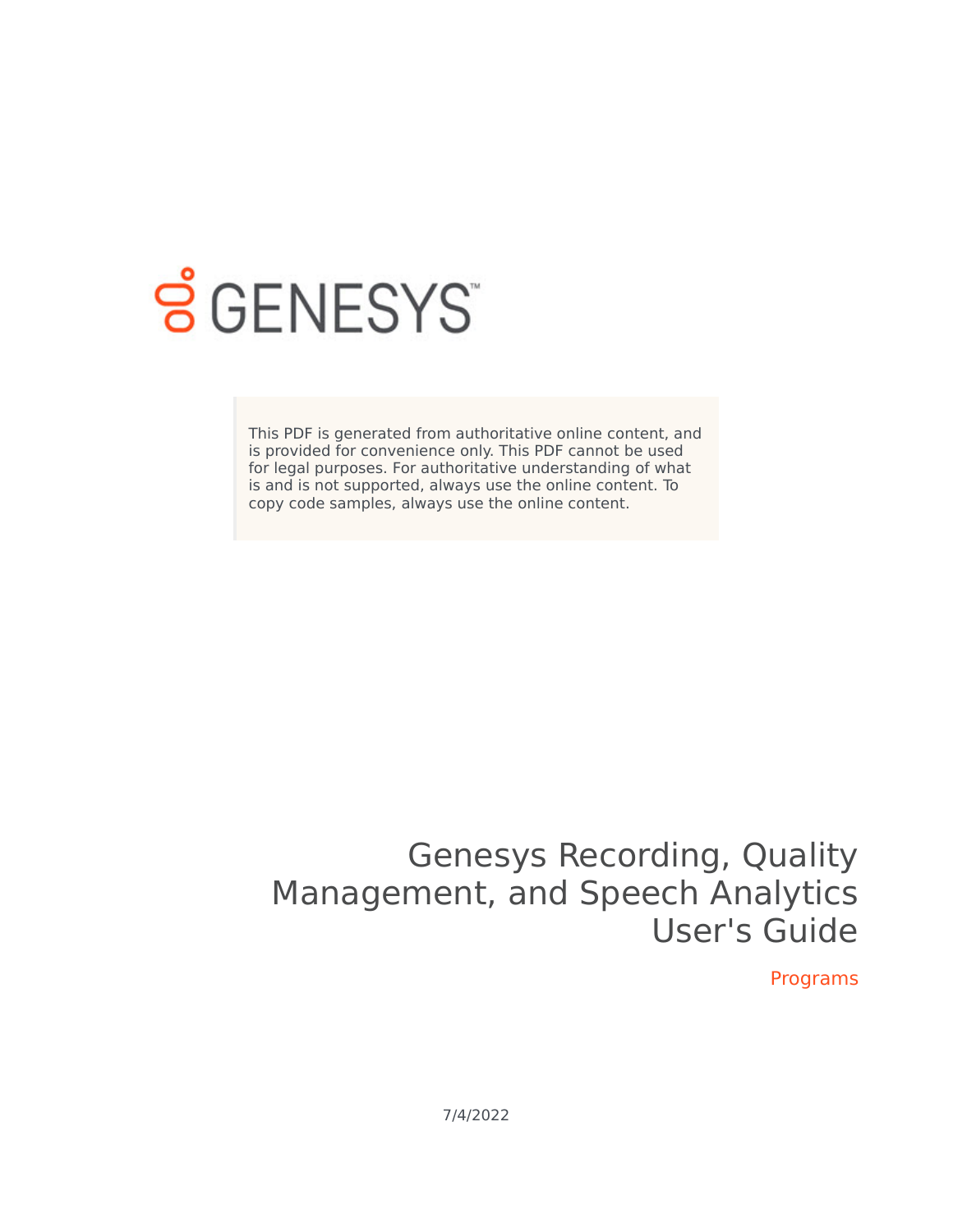#### Contents

- 1 [Content Processing Methods](#page-2-0)
- 2 [Non-Linguistic Identification](#page-3-0)
- 3 [Structured Diagram](#page-4-0)
- 4 [Priority Level](#page-4-1)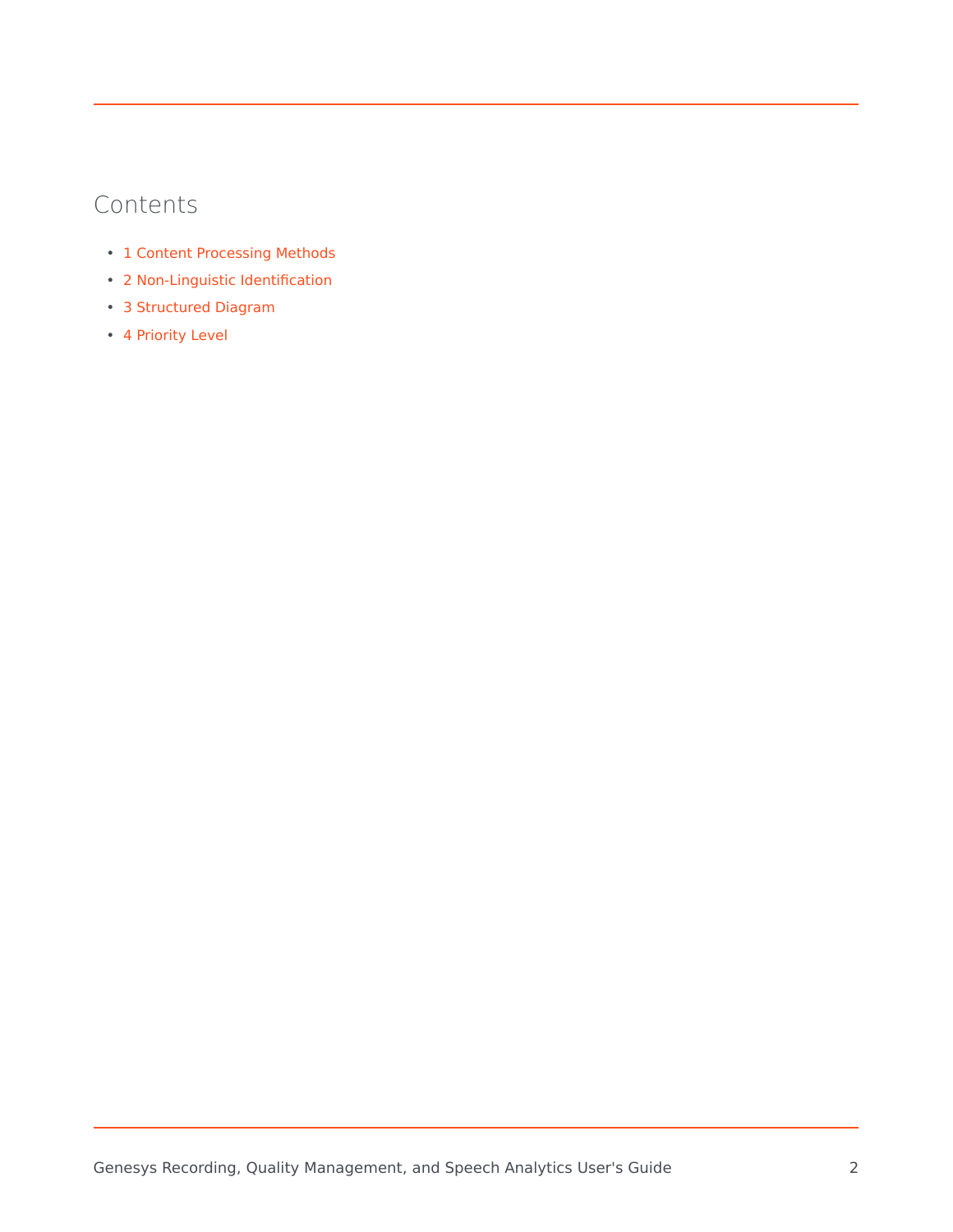

• •

• Administrator

A program is a set of instructions that tell SpeechMiner UI what to recognize in recorded conversations between contact center agents and customers, in relation to a specific business issue.

#### **Related documentation:**

More specifically, a program's instructions are made up of topic and non-linguistic recognition tasks that contain guidelines about what SpeechMiner UI should look for, when to look for it, and where to look for it in the interaction.

Topics must be defined before you can add them to a program. However, you can change their contents after you add them to a program. The topic contents that are defined when the program is applied are the contents that will be sought by SpeechMiner UI in interactions associated with the program. For information about creating and modifying topics, see Topics

When SpeechMiner UI identifies a recognition task, it registers an event. For more information about events, refer to the SpeechMiner UI User Manual.

#### Important

Every interaction that enters the system is automatically assigned to a program.

A program consists of the following:

- Content Processing Methods
- Non-Linguistic Identification
- Structured Diagram
- Priority Level

## <span id="page-2-0"></span>Content Processing Methods

Each program instructs SpeechMiner UI to extract useful information from a recorded conversation using the following content processing methods:

• **Speech Recognition:** Identifies each word in its lexicon and transcribes it. Transcription enables users to search for phrases and facilitates certain types of reports that analyze the speech that is recognized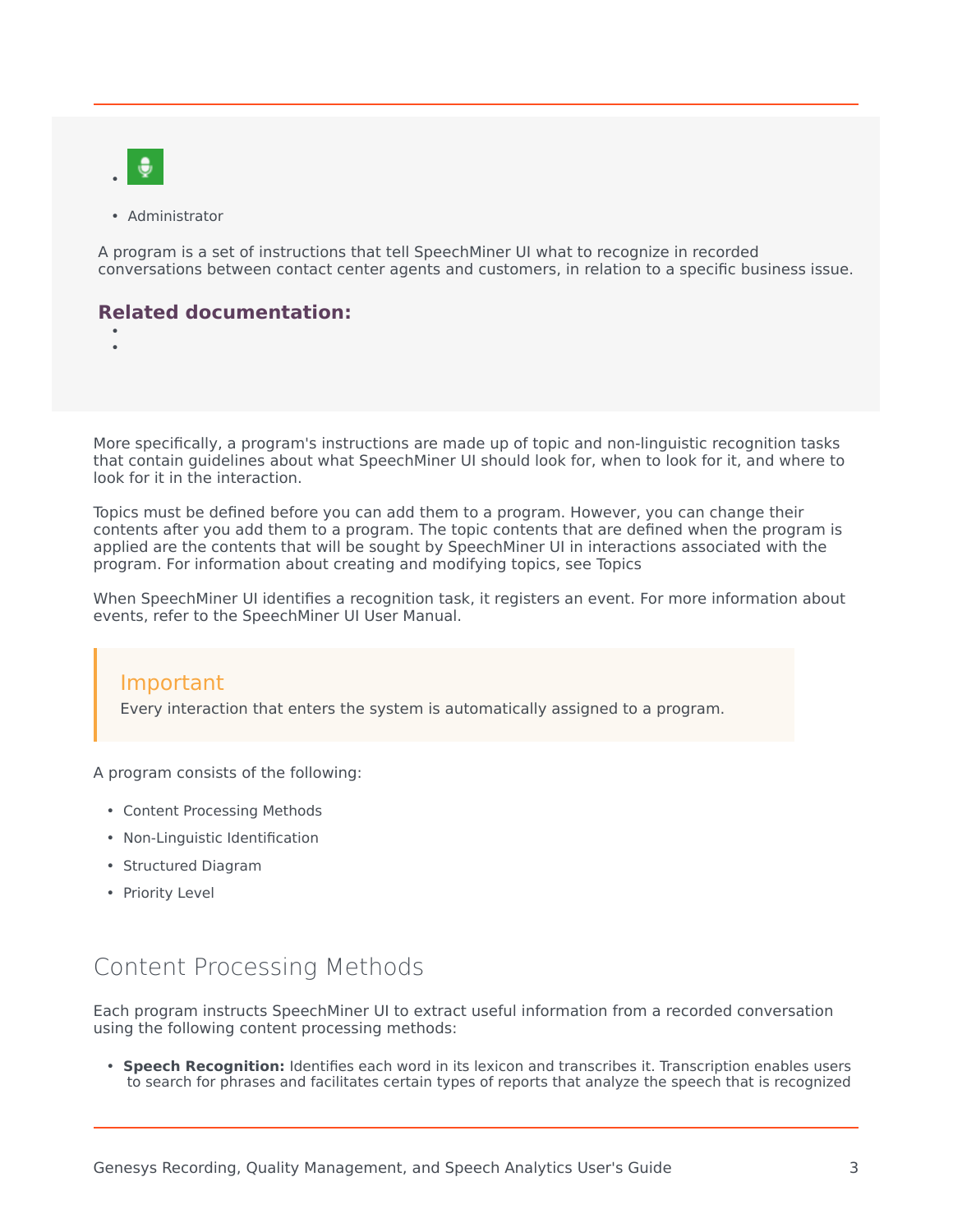for trends. In addition, a transcription enables you to see a variety of characteristics associated with the interaction and highlights phrases that can identify specific issues. For example, who said what, unsatisfied customers, and so on.

• **Topic Recognition:** Identifies specific phrases associated with a defined topic. A topic represents a specific intent (for example, cancellation) and each program is associated with one or more topics. That is, topic recognition enables users to search for interactions containing a particular business issue, and facilitates reports that analyze the topic data. If Speech Recognition is not performed, topic recognition cannot be performed. That is, the topics included in the program define the linguistic data that SpeechMiner UI should look for in interactions that belong to the program.

## <span id="page-3-0"></span>Non-Linguistic Identification

Non-Linguistic Identification identifies the non-verbal parts of an interaction. For example, silence, busy signal, key presses, and caller agitation (tone).

Every program instructs SpeechMiner UI to automatically identify the following non-linguistic events:

- **Music:** Indicates when music is being played during the interaction. Music generally indicates that the interaction was on hold.
- **Cross Talk:** Indicates when two or more people are talking at the same time.
- **Silence:** Indicates when there is nothing being said or played. SpeechMiner UI will automatically skip over these silences when the interaction is played back.
- **DTMF:** Key press on a touch-tone phone. 12 different keys can be identified using DTMF (Dual Tone Multi Frequency).
- **Busy Tone:** A busy signal.
- **Dial Tone:** A dial tone.
- **Ringback:** A signal used in PSTN (Public Switched Telephone Networks standard "land lines") to indicate that the line is being called or an incoming interaction is present.
- **After call work:** Indicates the section of the recording that takes place after the interaction has ended.

#### Important

Identification standards for Dial Tone, Ringback, Busy Tone and DTMF are based on USA standards. To learn how to use different identification standards, refer to the Configuring SpeechMiner UI > Additional Configurations > Tone Frequency Configuration tab in the Genesys Interaction Analytics, Genesys Interaction Recording UI and Quality Management Administration Guide.

In addition, when you configure a program, you can choose whether